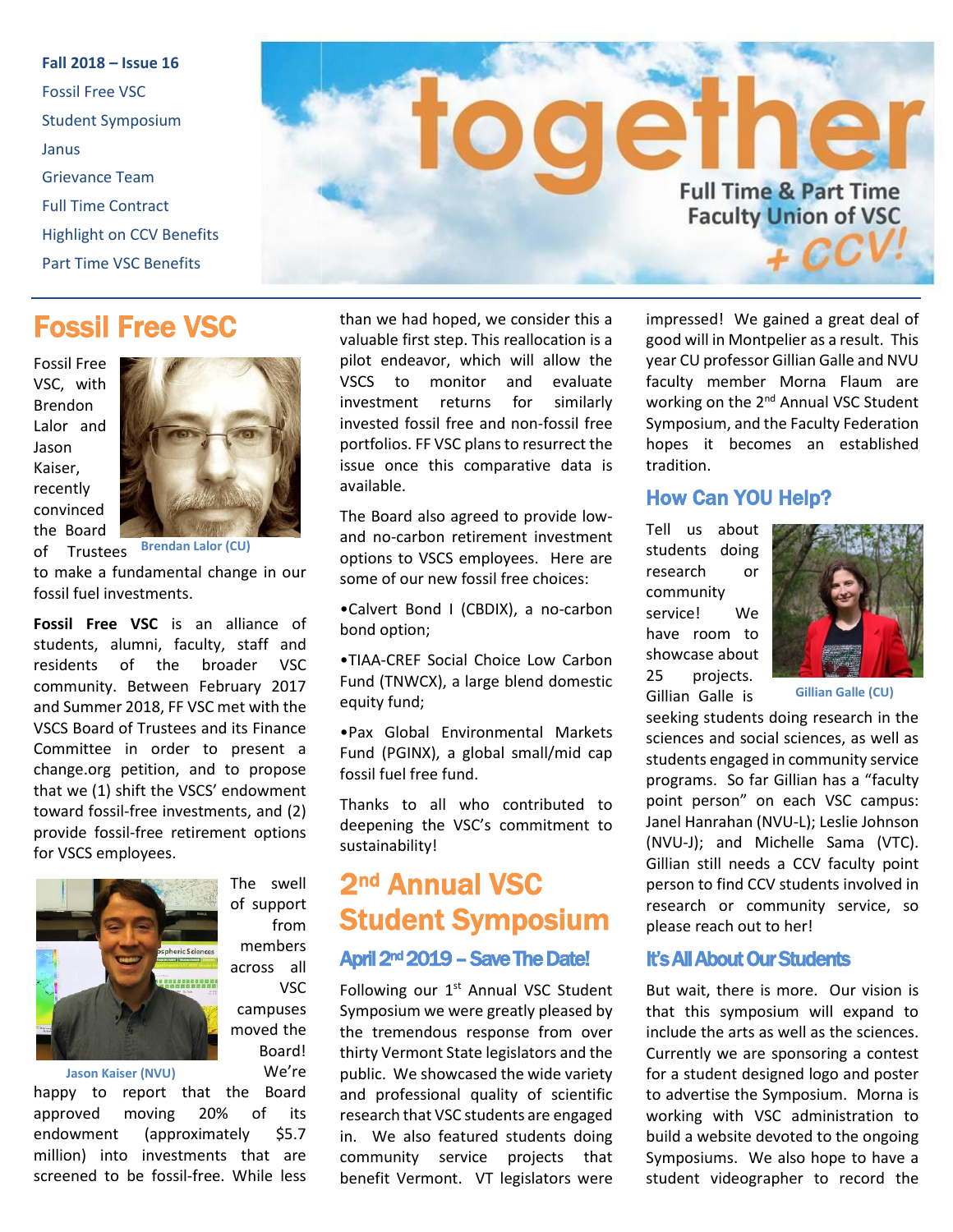symposium. In the future, we hope to include more, such as booths where students can showcase their internships, experiential learning, and studies abroad.

#### Join Us!

We've scheduled the symposium to take place in the Montpelier Statehouse Cafeteria between 4pm-6pm on Tuesday, April 2nd, 2019. Please call or text Morna at 802-730-2142 if you want to know more, if you would like to be a point person on your campus, or if you would like to find another way to be involved in this worthy and exhilarating project!



**Students at our 2017 Symposium**

## Supreme Court: Janus

### The Contract We Work For Protects Nonmembers Too

This July, in a decision that surprised no one, the U.S. Supreme Court ruled against public employees and their unions. The case, *Janus v. AFSCME Council 31*, held that requiring fairshare fees in public sector workplaces violated the First Amendment of the Constitution. Janus was a lawsuit that challenged a union's right to collect agency fees—also called "fair share" from public sector employees who don't want to join a union while still benefitting from gains made in collective bargaining.

The Janus case was the seventh challenge to the Supreme Court's unanimous 1977 decision (Abood v. Detroit Board of Education which granted the collection of a fair share fee from non-union members. In each of the six previous challenges, the court recognized that even though people can decide whether to join a union, the union must represent everyone, even nonmembers, so it can ask nonmembers to pay their fair share.

#### The Best Offense is A Good Defense: Recommitment

Despite the loss of income that results when "fee payers" no longer pay their fee, public employee unions are still strong because their committed members understand the value they get for the dues that they pay. And now, perhaps because of the threat of Janus, we aim to get stronger.

Our strength isn't measured simply by the dues that are paid by committed members; it arises from the sense of ownership that active union members feel. Active union members stay connected to the issues of their workplace. Active members take on roles that help their peers and strengthen their institution.

Nationwide, AFT and other public union organizations like NEA, AFSCME and SEIU are rolling out Recommitment Campaigns. What is Recommitment? It boils down to one-to-one conversations with every member, sometimes including formal "recommits" to the union in writing by signing new membership cards. AFT has already won more than 500,000 recommits since the beginning of the year, and that is in just ten states predicted to be the hardest hit by Janus.

The workplace we have, the recourse we have to assure that people are not treated in an arbitrary manner and the organizational structures we have that maintain our benefits and job integrity, is possible in large part due to our union contracts. Vermont made news nationwide this year when our CCV colleagues won the right to their union in a landslide victory. But the lessons we all so recently learned from watching their painful struggle to form a union should not be forgotten or taken for granted. Full time and part time faculty: we should all be engaged in conversations about the value of our unions. Know your contract and take advantage of your benefits!

## VSCFF Leadership We Are Here for You!

**VSC Faculty Federation Officers:** Lisa Cline, President Morna Flaum, VP Julie Theoret, Treasurer Anne Slonaker, Secretary **Grievance Officer**: Alison Lathrop **VSC Chapter Chairs** Julie Theoret – NVU Johnson David Johnston – NVU Lyndon Flo Keyes – CU Chris Reilly – VTC **CCV Stewards**  Kathleen Moore Cindy Hill Emily Casey

# We Are Growing!

#### Our First Year with CCV

As we welcome over 500 new colleagues to the Faculty Federation, CCV faculty members continue to grow their union organization. Their membership is all part time, and they hail from over twelve different campuses. To address their unique organizational concerns CCV faculty have elected three Stewards to address issues that arise while making sure that the new contract is being followed by the CCV administrators.

On our end, the VSCFF Delegate Assembly is delighted to welcome delegates from CCV to the DA meetings. Our Bylaws need to be amended to include CCV delegates, and a subcommittee is engaged in this process already. A general vote by all VSC faculty to approve the amended bylaws will be scheduled in the Spring when the biannual election of VSCFF officers occurs.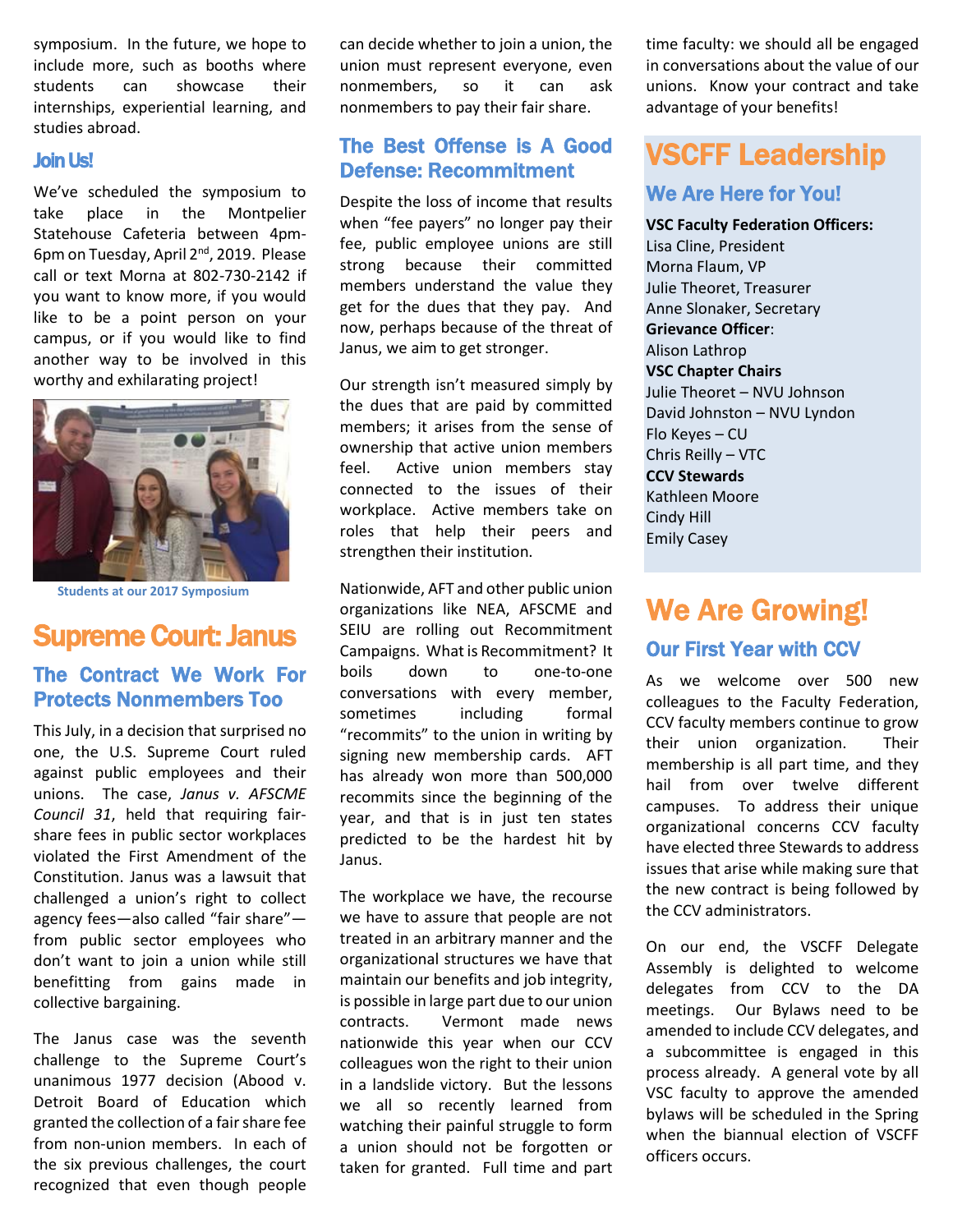# The Enforcers A Team Effort

This year, VSCFF grievance officers on each campus, along with our VSCFF President and AFT Vermont representative, have come together to form a Contract Enforcement Team. We meet periodically to discuss issues, potential contract violations, and grievances on each campus and as a VSC system. This type of cross-campus collaboration is lending strength to our work handling contract issues and grievances.

If you have any contract or workplace questions, please get in touch with your campus grievance person:

#### Contract Enforcement Team:

**VSC Grievance Chair & Lyndon Grievance Officer** Alison Lathrop [alison.lathrop@northernvermont.edu](mailto:alison.lathrop@northernvermont.edu) **VTC Grievance Officer** Michelle Sama, - MSama@vtc.vsc.edu **Castleton Grievance Officer** Andrew Alexander Andrew.Alexander@castleton.edu **Johnson Grievance Officer** Brad Moskowitz brad.moskowitz@northernvermont.edu **Plus:** Lisa Cline, VSCFF President lisa.cline@northernvermont.edu Katlyn Morris, AFT VT Representative [katlyn.morris@aftvermont.org](mailto:katlyn.morris@aftvermont.org)

# AFT VT Treasurer

#### Emily Casey



Emily Casey is in her sixth year of teaching part-time at CCV. She is also one of the leaders for the CCV faculty, and one of the key organizers

of CCV's successful bid to unionize and become a chapter of the Vermont State College Faculty Federation (VSCFF). In September, Emily took on yet another challenge and she is now serving as the treasurer for AFT Vermont.

Emily says "As a new union we face an array of challenges in terms of organizing and recruiting leaders or activating members to engage in the work of union building. Organizing a union is tough work and we are now moving into the next phase of the work as we put together systems to support our members, enforce our contract, and develop our membership. I've always framed my work within the big picture--unions support workers, whatever that

work is, and they show individuals the power of solidarity, which, if nothing else, might get individuals to vote."

# Building Power Thanks to Our Members!

As we near the end of the year, I want to extend sincere thanks to all of you for your support of our union. It has been a big year for us in the Faculty



Federation: the first ever contract and over 500 new members at CCV; our continued efforts to organize faculty in the Distance Learning program at NVU; the first annual Student Symposium showcasing the work of our students for legislators and trustees at the Statehouse; and our successful response to the Janus decision in June. None of this would have been possible without you.

Those of us on the full-time faculty bargaining team have been particularly

appreciative of the emails, phone calls and input we have received throughout the negotiation process. There is no denying, it has been a difficult and slow

I've always framed my work within the big picture--unions support workers, whatever that work is, and they show individuals the power of solidarity.

road and your support has made an enormous difference.

A couple weeks ago on November 16th, the fulltime faculty team met again with the administration and the mediator. Overall, the day was productive and we reached tentative agreements on a few more articles. However, while the tone of our discussions was cordial, the faculty and administration remain very far apart on core

economic issues—salary, retirement and health insurance. We anticipate taking these articles to fact-finding in the very near future.

That's where you come in!

Fact-finding is a labor-intensive process that will require extensive research, data collection and analysis. We have a nice advantage in that these are precisely the skills our Faculty Federation members have in droves. Nevertheless, it will take effort. Once we enter fact-finding, our best strategy for winning the contract we deserve is to marshal the evidence and present our case in the most compelling way possible.

Because you have the skills we need, I encourage you to join our fact-finding team. Even if you have only a few hours to contribute, it will make a difference. Let me know as soon as possible if you can help in this next stage of our effort to win a fair contract for full-time faculty. We will be organizing and beginning work in early January.

Thank you again for all that you do to support our union and serve our students. Here's wishing each of you a great end of the semester, Lisa